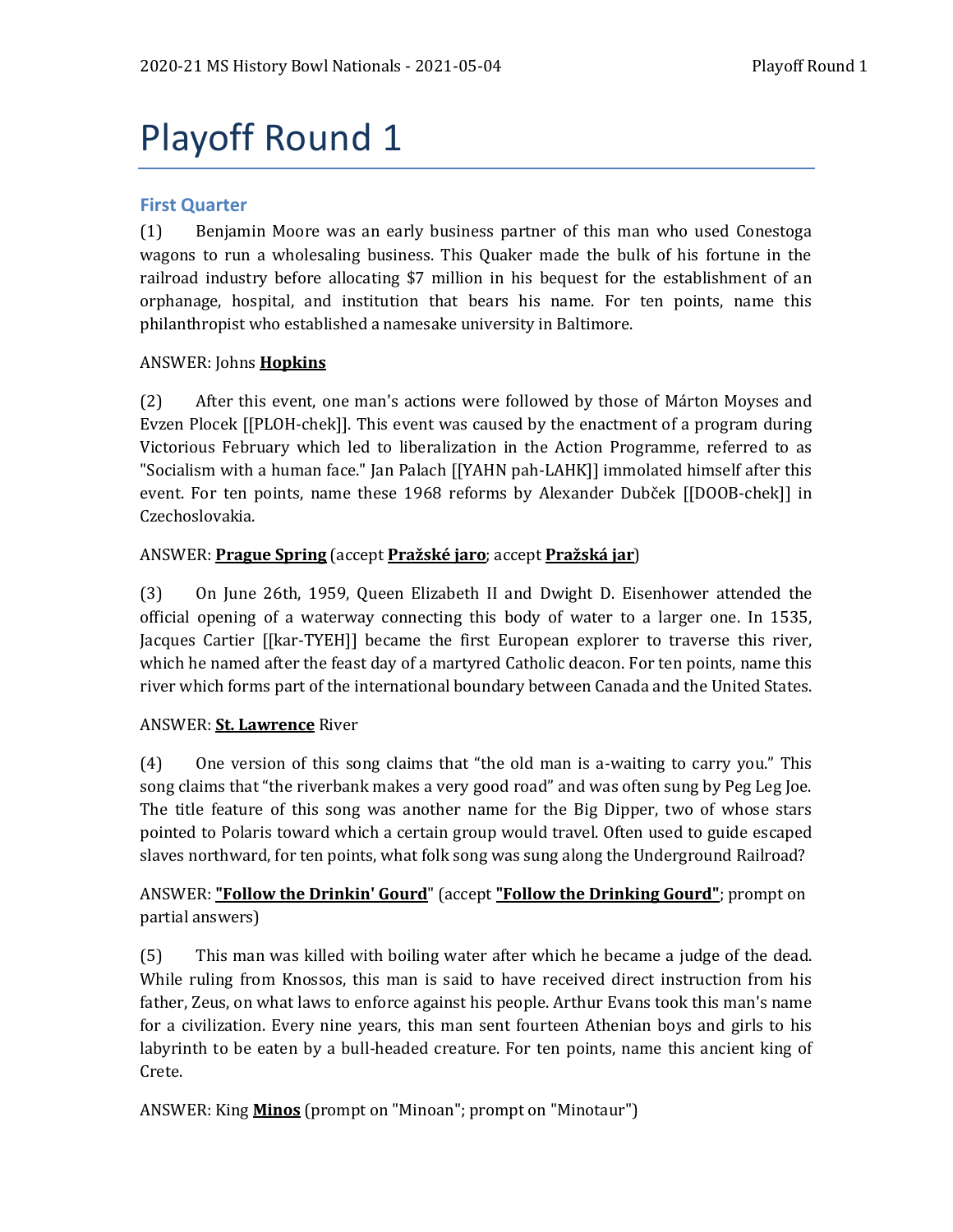(6) A case originating in this state gave rise to the "imminent lawless action" test and arose after a reporter was asked to cover a KKK rally. The *Brandenburg* case arose in this state which was found to be subject to the exclusionary rule. The Supreme Court ruled that prosecutors could not use evidence obtained in violation of the Fourth Amendment in, for ten points, what state, the defendant in the *Mapp* case?

# ANSWER: **Ohio**

(7) To support the Ubii [[OOH-bih-ee]] during these wars, a general built movable wooden bridges to retaliate against raiding tribes across the Rhine River. A member of the First Triumvirate recorded his victory over Vercingetorix [[ver-sin-JEH-tuh-riks]] at the Siege of Alesia during these wars. Julius Caesar wrote *Commentaries on*, for ten points, what set of "wars'' during which Rome conquered modern-day France?

## ANSWER: **Gallic** Wars

(8) This man wrote *A Key into the Language of America*, the first-published Englishlanguage study of Native American languages. After writing a tract criticizing King James for stealing land from the Narragansett, this man moved to Salem and served as an assistant to Samuel Skelton. Providence Plantations was founded by, for ten points, what man who, after being expelled from the Massachusetts Bay Colony, founded Rhode Island?

## ANSWER: Roger **Williams**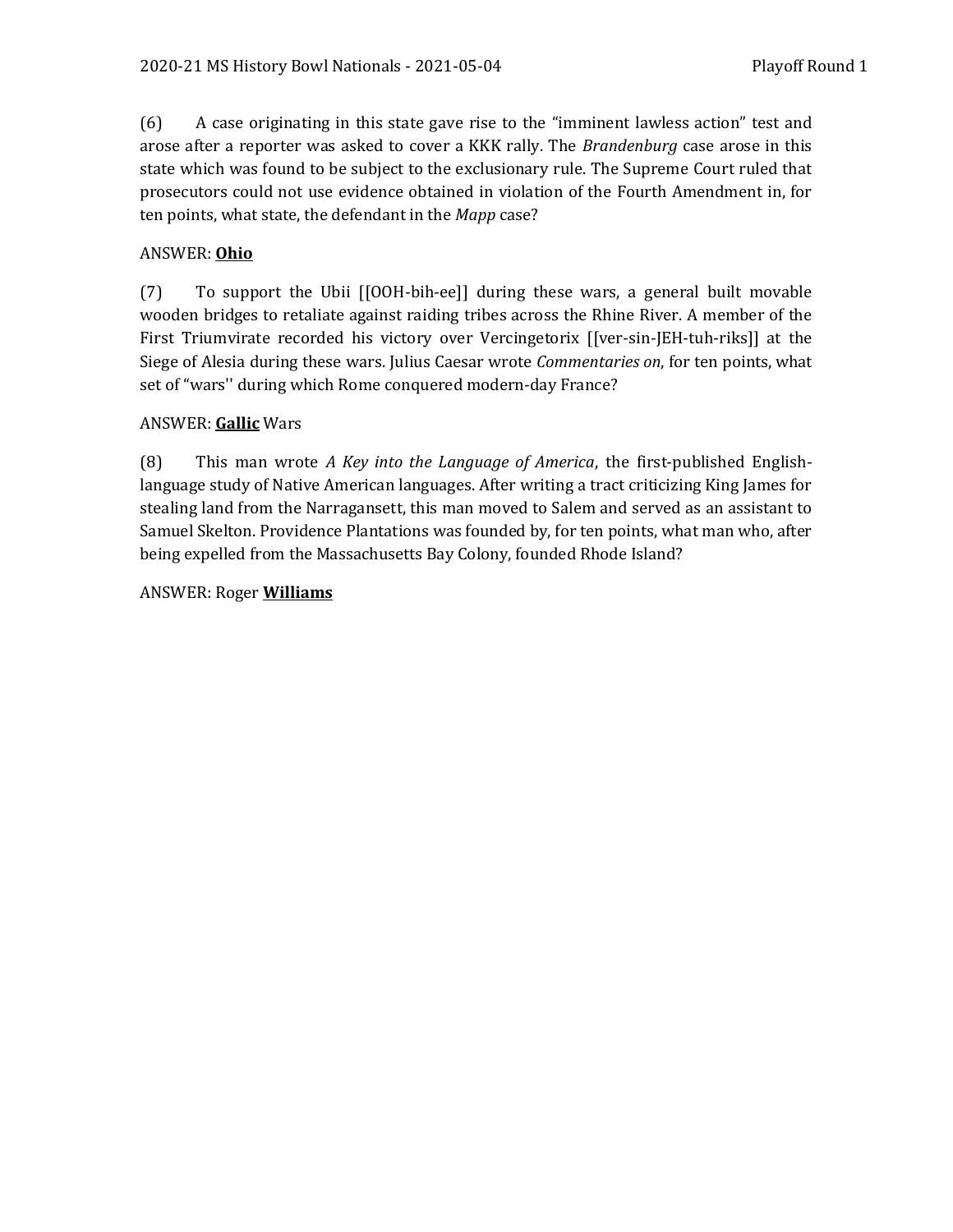# **Second Quarter**

(1) One member of this family helped Winfield Scott carry out the Siege of Veracruz during the Mexican-American War before travelling aboard the "Black Ships" in an example of gunboat diplomacy. That man was the brother of a member of this family who was inspired by the last words of James Lawrence to print "Don't Give Up the Ship" on his flag. For ten points, a commodore who was sent to Japan and the winner of the Battle of Lake Erie were both members of what family?

ANSWER: **Perry** (accept Oliver Hazard **Perry**; accept Matthew C(albraith) **Perry**)

BONUS: Matthew Perry commanded forces in the first and second battles named for this Mexican state which also names a Mexican pepper and a hot sauce made by the McIlhenny Company in Louisiana.

ANSWER: Free and Sovereign State of **Tabasco** (or Estado Libre y Soberano de **Tabasco**; accept **Tabasco** pepper(s); accept **Tabasco** Sauce)

(2) This man told his executioners, "Soldiers! Do your duty! Straight to the heart but spare the face. Fire!" This man was ordered to retrieve a set of forty cannons from the plains of Sablons [[sah-BLOHN]] on 13 Vendémiaire [[von-deh-MYEHR]]. Through his marriage to Caroline, this man became brother-in-law to a man who made him king of Naples. For ten points, name this admiral and marshal under Napoleon.

ANSWER: Joachim **Murat** [[joh-ah-SHAHM moo-RAH]] (be lenient on pronunciation)

BONUS: Vendémiaire was the first month on this calendar, adopted by the National Convention in 1793.

ANSWER: French **Republican** Calendar (accept French **Revolutionary** Calendar; accept calendrier **républicain** français; accept calendrier **révolutionnaire** français)

(3) Accusations were launched against one group in this country following the murder of Mikhail Rybachenko in its city of Dubăsari [[doo-bah-SAHD]]. The Uganda Scheme was promoted by Theodor Herzl in the aftermath of a 1903 pogrom in this country, whose city of Tiraspol [[tee-RAHS-pohl]] became part of its breakaway state of Transnistria. For ten points, name this Eastern European country which, in 2020, elected its first female president, Maia Sandu.

# ANSWER: Republic of **Moldova** (or Republica **Moldova**)

BONUS: After the Soviet Union dissolved, Moldova was adopted as the official name of the country. "Moldova" is taken from this language of which the Moldovan language is a dialect, spoken most widely in the nation to the southwest of Moldova.

# ANSWER: **Romanian** (or **Rumanian**; or **Română**)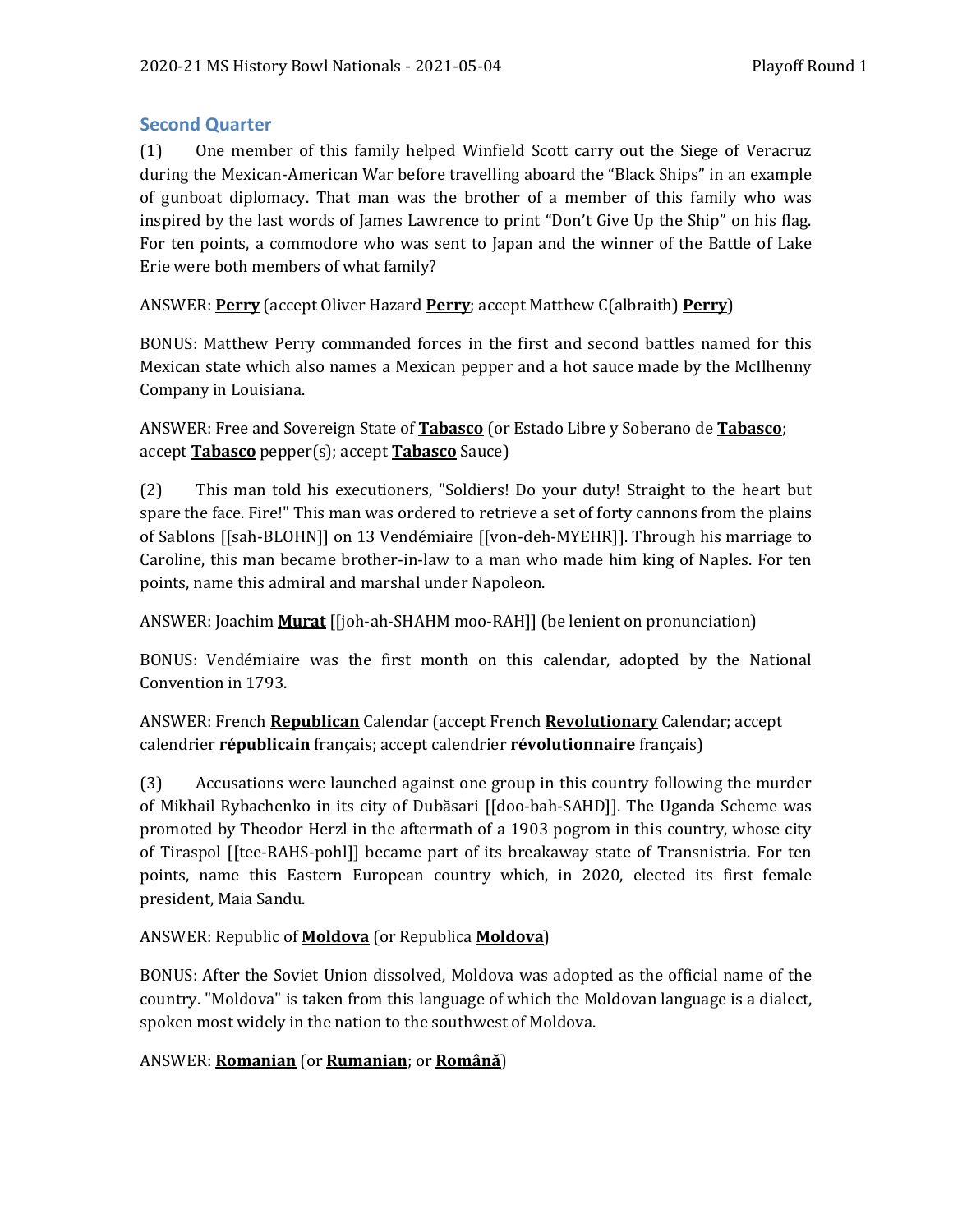(4) Findings by this man led to a series of failed inoculations at the behest of Leonard Wood. This man built on Carlos Finlay's idea that direct contact was not the cause of one disease, and this American showed that swamp-ridden paths taken by enlisted soldiers correlated with incidence of a disease which affected many working on the Panama Canal. For ten points, name this doctor who verified that mosquitoes transmitted yellow fever.

# ANSWER: Walter **Reed**

BONUS: In addition to studying yellow fever, Reed was appointed chairman of an 1898 committee which investigated an epidemic of this disease. An Irish immigrant nicknamed for this disease was released from custody after giving up her occupation as a cook.

# ANSWER: **Typhoid** fever (accept **Typhoid** Mary Mallon; do not accept or prompt on "Typhus")

(5) A member of this family drew a self portrait titled *Pumpkinhead - Self-Portrait*, which is based on his father's *Trodden Weed* portrait. This family worked in Chadds Ford, Pennsylvania, and included a painter who created 247 studies of Helga Testorf. Howard Pyle trained a member of this family, who illustrated *Treasure Island* and was named N.C. For ten points, name this family which included the painter of *Christina's World*, Andrew.

# ANSWER: **Wyeth** (accept Andrew **Wyeth**, N.C. **Wyeth**, or Jamie **Wyeth**)

BONUS: This celebrated cartoonist was an admirer of Andrew Wyeth. In one series of panels, this *Peanuts* creator depicted Snoopy losing a Van Gogh when his dog house burned down but replacing the piece with a Wyeth.

# ANSWER: Charles M(onroe) "Sparky" **Schulz**

(6) The killing of Turanshah is often seen as the de facto end of this dynasty's reign, after which it was nominally headed by a puppet of Aybak. This dynasty came to power following the death of Nur al-Din of the Zengids, and its founder signed the Treaty of Jaffa to end a campaign that included fighting at Arsuf and the Horns of Hattin. The Third Crusade was fought by, for ten points, what Islamic dynasty led by Saladin?

# ANSWER: **Ayyubid** dynasty (accept **Ayyubid**s)

BONUS: Saladin spent most of his life and died in this city, the Ayyubid capital at the turn of the 13th century, one of the oldest cities in the world which served as the Aramean capital some 2300 years earlier.

# ANSWER: **Damascus**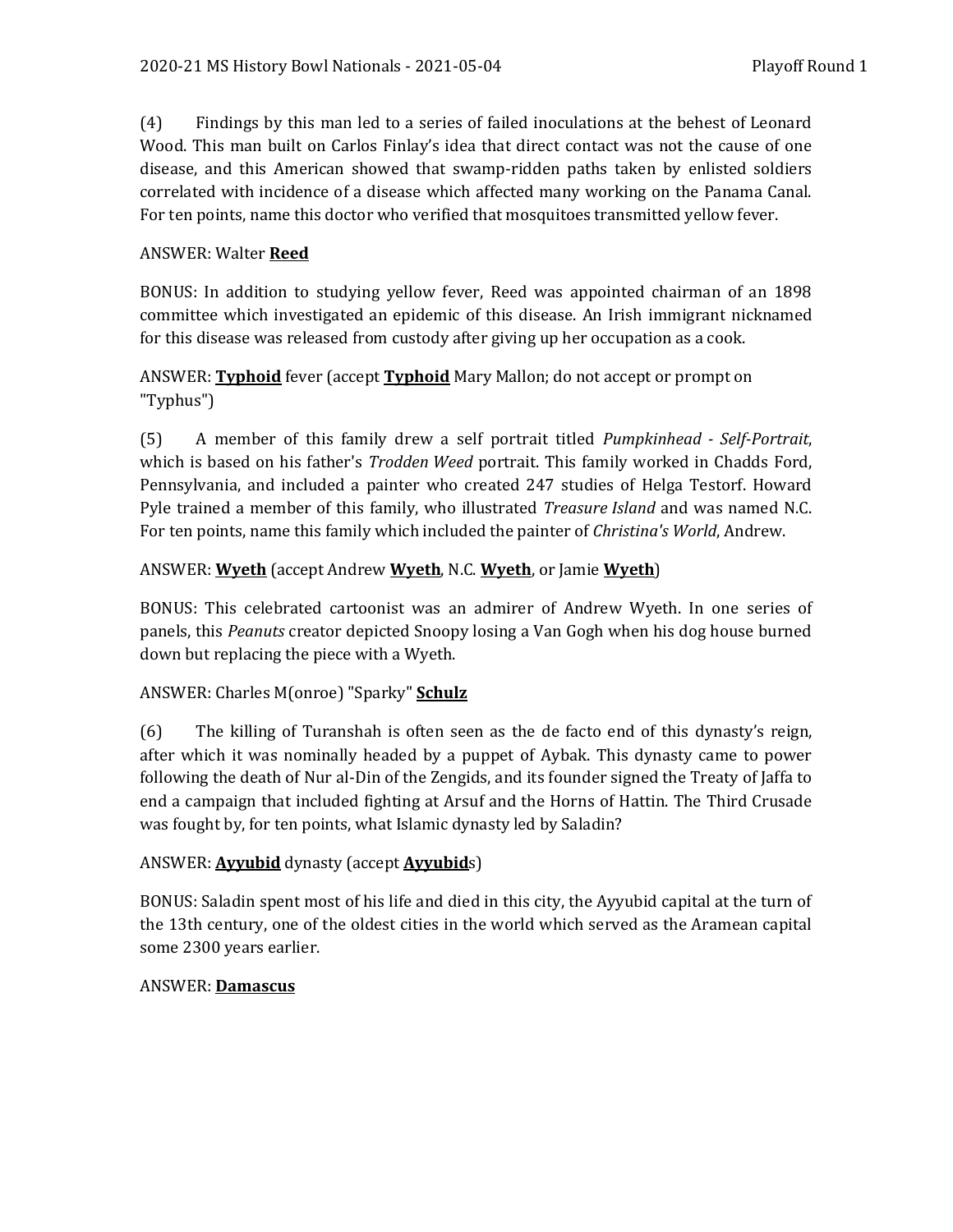(7) Thurlow Weed headed a political group named for this man's "House," which was the first luxury hotel in the U.S. Fort George was a trading post renamed for this man who is considered the U.S.'s first multi-millionaire. Making his initial fortune along the Pacific Coast selling pelts of a fashionable animal and smuggling opium into China, for ten points, who was this early-American tycoon?

# ANSWER: John Jacob **Astor**

BONUS: Astor moved to the U.S. after the Revolutionary War, spending the first sixteen years of his life in Walldorf, which is today the home of the software company, SAP. In what modern nation is Walldorf found?

# ANSWER: Federal Republic of **Germany** (accept Bundesrepublik **Deutschland**)

(8) A chronicle by Raphael Holinshed led to the belief that this battle was fought at Ambion Hill. The Duke of Norfolk and the Earl of Northumberland commanded two of the three groups on one side in this battle, at which the Stanleys assisted the eventual winner. The Plantagenet dynasty's rule of England ended with the death of the Yorkist king at, for ten points, what 1485 battle during the Wars of the Roses?

# ANSWER: Battle of **Bosworth** Field

BONUS: A precursor to the Plantagenet dynasty was this house of French origin which ruled England and consisted of Henry II, John, and Richard the Lionheart.

# ANSWER: **Angevin**s (prompt on House of "Anjou")

# **Third Quarter**

The categories are:

- 1. Texas Conflicts
- 2. Berlin Conference of 1884-1885 and the Scramble for Africa
- 3. Post-Soviet Conflicts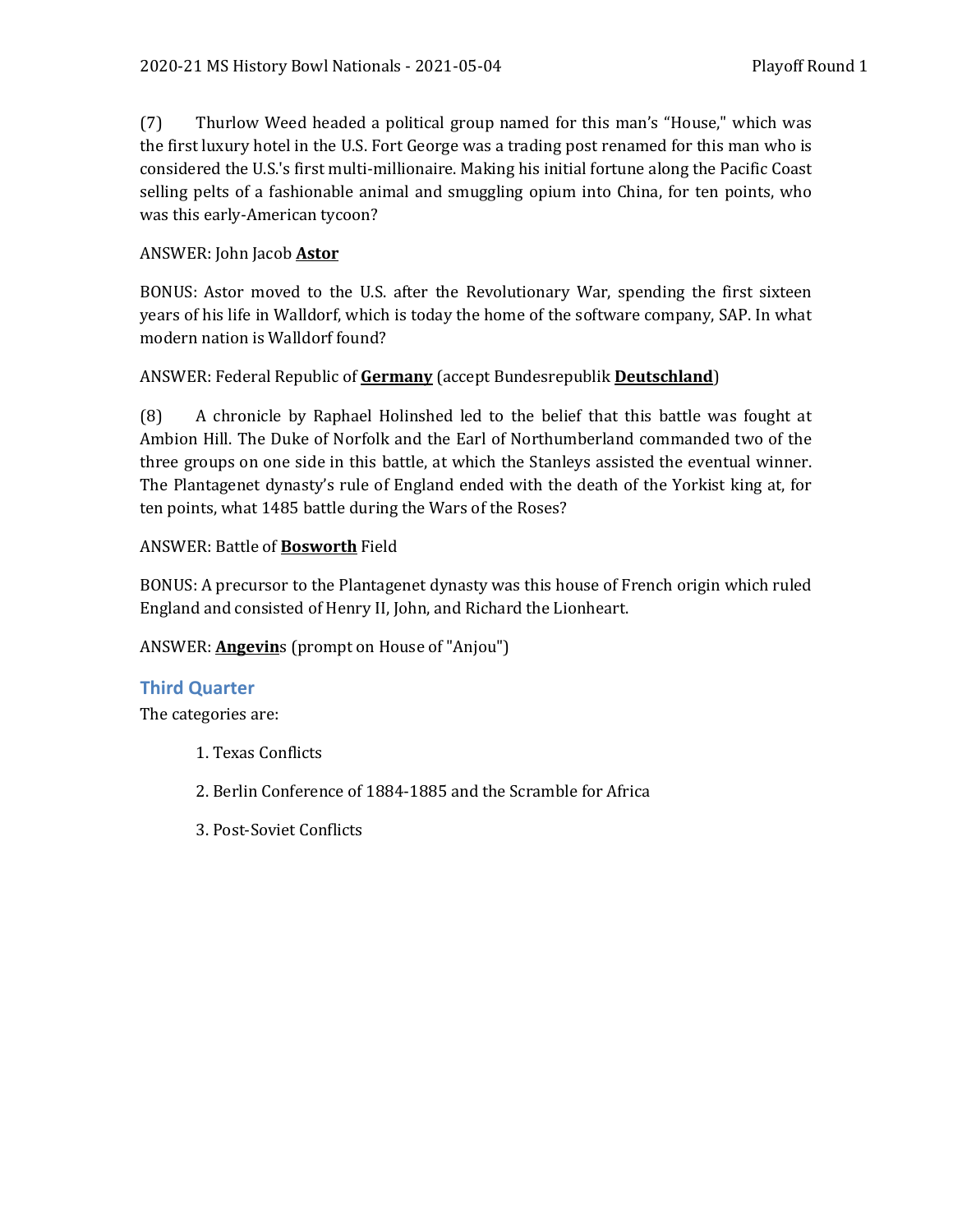#### *Texas Conflicts*

Texas has been involved in many conflicts throughout American history. Name the...

(1) War ended by the Treaty of Guadalupe Hidalgo which began following the annexation of Texas.

ANSWER: **Mexican**-American War (or Intervención Estadounidense en **México**)

(2) President of Mexico who lost half of Mexico's territory, beginning with the Texas Revolution.

#### ANSWER: Antonio López de **Santa Anna**

(3) War in which the Texas 36th Infantry fought in the battles of Salerno and Monte Cassino.

#### ANSWER: **World** War **Two** (accept **WW2**; accept **Second World** War)

(4) Decisive battle of the Texas Revolution, won by Sam Houston's troops in 18 minutes.

#### ANSWER: Battle of **San Jacinto**

(5) Native American tribe that fought with the Texas Rangers and were led by Quanah Parker in the Red River War.

#### ANSWER: **Comanche** (accept **Comanche**ria; accept **Numunuu**; accept **Kwahadi**)

(6) 1826-27 Rebellion led by Haden Edwards, the first attempt by Anglo settlers to secede from Mexico.

#### ANSWER: **Fredonia**n Rebellion

(7)

ANSWER:

(8)

ANSWER: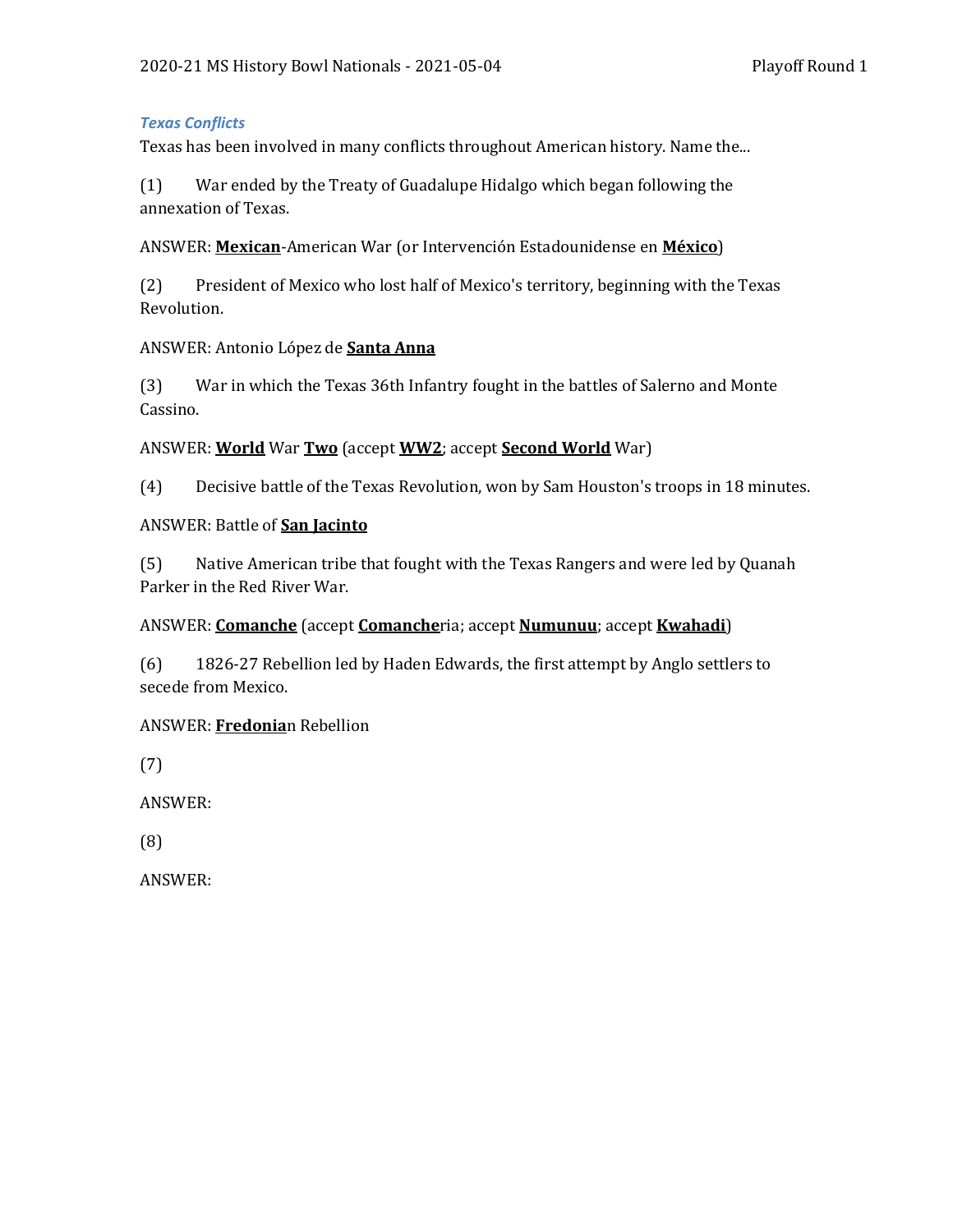#### *Berlin Conference of 1884-1885 and the Scramble for Africa*

Regarding the Berlin Conference and the Scramble for Africa, name the...

(1) German chancellor who organized the conference.

#### ANSWER: Otto von **Bismarck**

(2) Non-European power which aimed to protect the autonomy of Liberia.

ANSWER: **United States** of America (accept **America** or **U.S.**A.)

(3) King who hoped to secure territory for Belgium in Central Africa.

#### ANSWER: King **Leopold** II

(4) Nation on a namesake channel that was connected to Angola in Portugal's "Pink Map."

#### ANSWER: **Mozambique**

(5) Independent Boer republic which, with the Transvaal, was later conquered by the British.

#### ANSWER: **Orange Free State** (or **Oranje Vrijstaat**; or **OVS**)

(6) Sudanese state which collapsed after a British victory at Omdurman.

## ANSWER: **Mahdist** State (accept **Mahdist** Sudan or Sudanese **Mahdiyya**)

(7)

ANSWER:

(8)

ANSWER: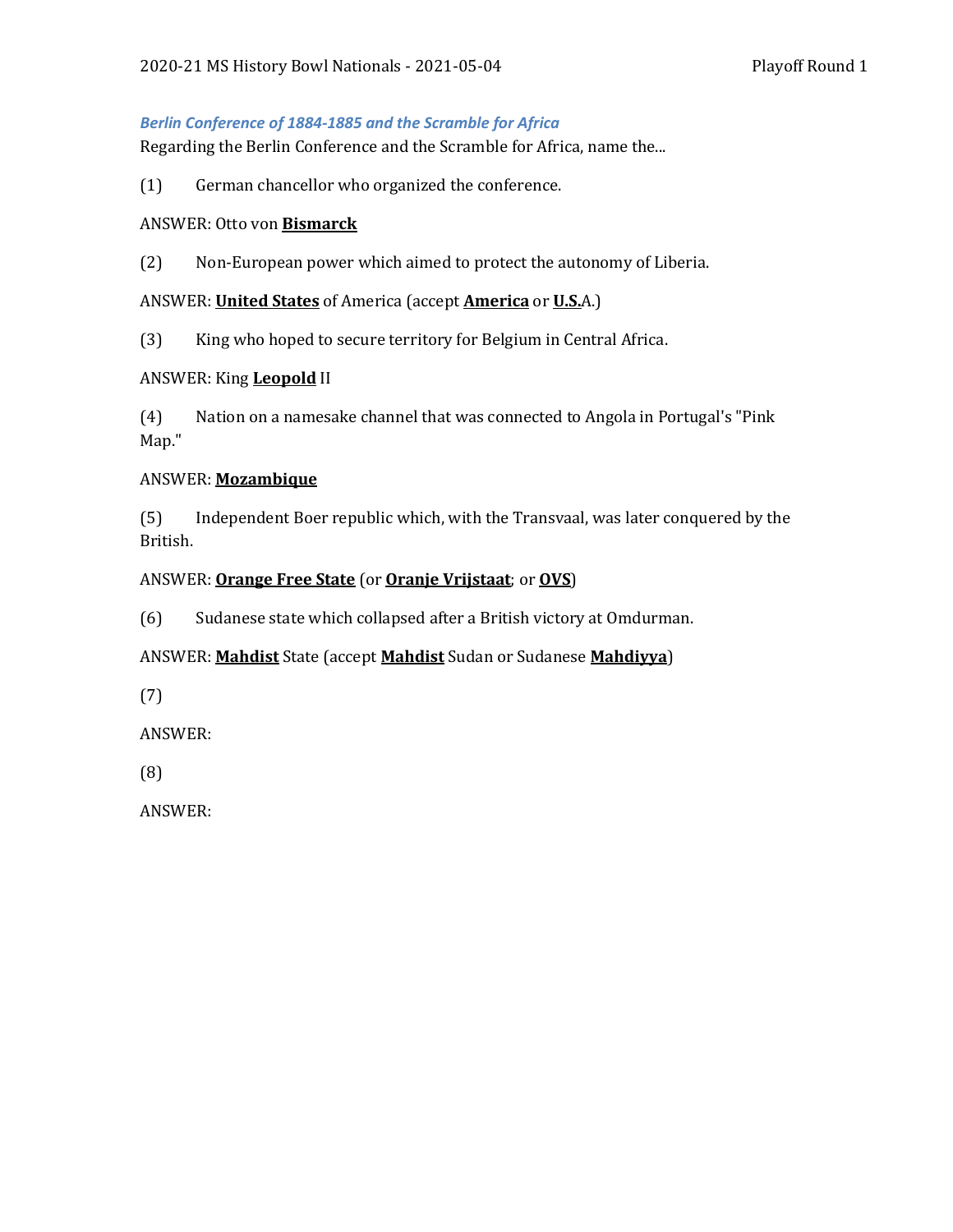#### *Post-Soviet Conflicts*

Name the...

(1) Peninsula that was annexed by Russia in 2014 from Ukraine.

#### ANSWER: **Crimea**n Peninsula (accept **Krim**)

(2) Collective name for the three countries which are the only former Soviet republics to join NATO.

ANSWER: **Baltic** States (accept **Baltic**s; accept "Countries," "Nations," or "Republics" in place of "States")

(3) Caucasus region that declared de facto independence from Russia and established the Islamic republic of Ichkeria.

## ANSWER: **Chechnya** (accept **Chechen** Republic)

(4) Autonomous republic within Georgia which was occupied in 2008 against a treaty signed by Eduard Shevardnadze.

## ANSWER: Republic of **Abkhazia** (or Respublika **Abkhaziya**)

(5) Country that faced July 2020 protests after the death of national hero, Polad Hashimov.

## ANSWER: Republic of **Azerbaijan** (accept **Azerbaycan** Respublikasi)

(6) Region governed from Tskhinvali [[CHEEN-vah-lee]] that attempted secession in 2008 despite Russian intervention.

## ANSWER: Republic of **South Ossetia** - the State of Alania

(7)

ANSWER:

(8)

ANSWER: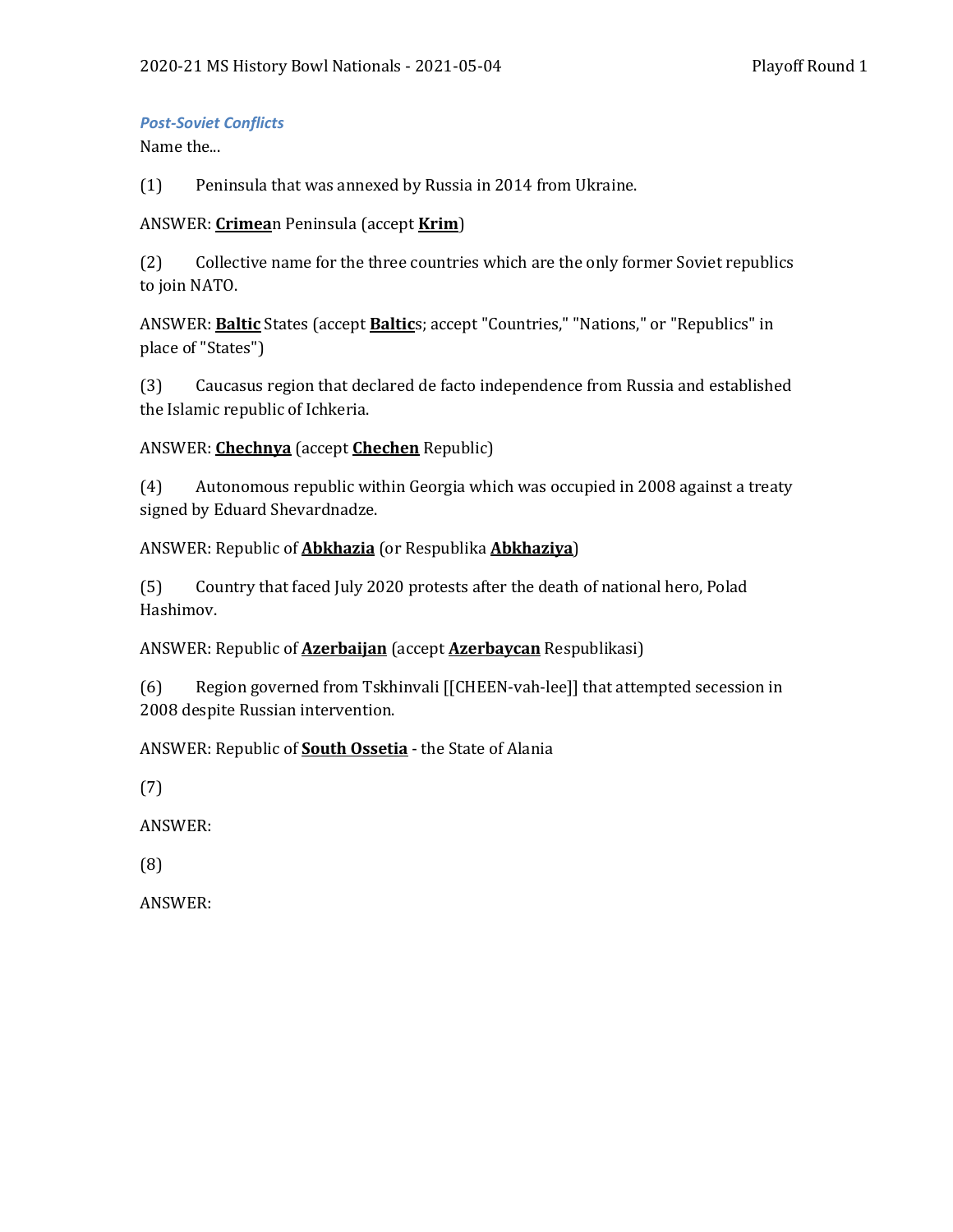## **Fourth Quarter**

(1) **A member of this dynasty murdered Drevlians at a feast with flaming sparrows. This dynasty's last ruler was called the "Bellringer," and its members included Saints (+) Boris and Gleb. Izyaslav [[eez-YAH-slahv]], Svyatoslav [[svee-AHToh-slahv]], and Vsevolod [[vuh-SEH-vuh-lud]] were three heads of this dynasty after Yaroslav the Wise of (\*)** Kiev died. Ruling the Rus, for ten points, what Russian dynasty preceded the Romanovs?

ANSWER: **Rurik**id Dynasty (accept **Rurik**ids)

(2) **In a dissent in this case, one Justice claimed that the central entity was "not simply another 'idea' or 'point of view' competing for recognition in the marketplace of ideas." The defendant in this case was a member of the Revolutionary Communist (+) Youth Brigade who engaged in the central action during the 1984 Republican National Convention (\*)** protests. For ten points, name this Supreme Court case which overturned laws against the burning of the American flag.

ANSWER: *Texas v. Gregory Lee Johnson* (prompt on partial answer)

(3) **This man was the first person of Asian descent to win a Nobel Prize, and this man was inspired by a trip along the Mediterranean to investigate the blue color of the sea. This man once destroyed a Bharat Ratna medallion given to him by Prime Minister (+) Nehru in protest of the latter's policies. This man's best known discovery involved the behavior of photons passing through (\*)** transparent material. For ten points, name this Indian physicist who names a type of scattering.

ANSWER: C.V. **Raman** (or Chandrasekhara Venkata **Raman**; accept **Raman** scattering; accept **Raman** effect)

(4) **Happy Chandler was open to his league working with teams and leagues with this status, but Kennesaw Mountain Landis (+) had earlier prevented it. Leagues with this status featured star players including Judy Johnson, Oscar Charleston, and Josh Gibson. (\*)** For ten points, what status was shared by a variety of leagues that began to lose popularity and influence after the Brooklyn Dodgers brought Jackie Robinson to baseball's Major Leagues?

ANSWER: **Negro** league(s) baseball (accept descriptive answers indicating baseball teams or leagues with only **Black** players or players of **African** descent)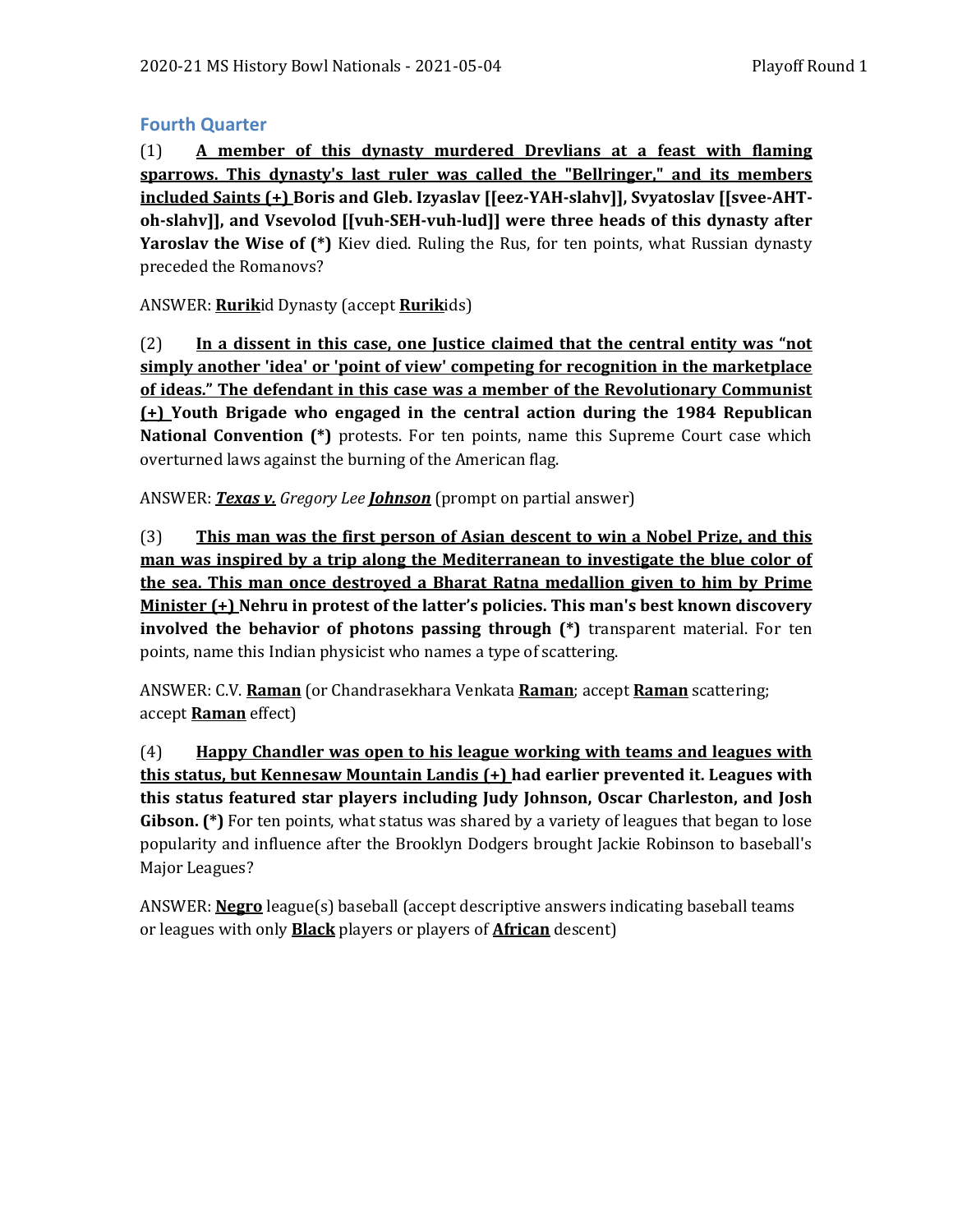(5) **In this territory in 2020, the first woman and first person of African heritage was appointed governor when Queen Elizabeth named Rena Lalgie to the role. After St. John's and Jamestown, this territory's town of St. (+) George's was considered the earliest successful British-American settlement. Compass (\*)** difficulties legendarily plague ships travelling in a region named for, for ten points, what British Overseas territory in the Atlantic?

ANSWER: Islands of **Bermuda** (or The **Somers Isles**)

(6) **During this offensive, which began with the Battle of Amiens, the Allies broke through the Hindenburg line after the Battle of St. Quentin Canal. This event reversed (+) German gains from the Spring Offensive and forced them to retreat behind the Rhine. The last soldier to die during this offensive was Henry Gunther (\*)** who died one minute before the armistice. For ten points, name this series of Allied offensives which ended World War One and is named for its length.

ANSWER: **Hundred Days** Offensive (accept **Grand** Offensive before "length")

(7) **This man was succeeded as governor by William Stephens and Henry Parker. This man attacked Thomas Bambridge, the warden of Fleet Prison, as the head of the Gaols [[JAILS]] Committee. This man banned rum and slavery in his (+) colony and focused the economy on wine and silk. This man defeated a Spanish invasion at the Battle of Bloody Marsh. (\*)** Establishing a colony as a debtors' haven, for ten points, what planner of Savannah founded the colony of Georgia?

## ANSWER: James **Oglethorpe**

(8) **This politician introduced the Council of Four Hundred, and a law passed by this man forced exile upon any person who killed another citizen, whether or not it was intentional. This statesman instituted a law forcing (+) debtors into slavery in a Greek city-state, and his name has become synonymous with the term for (\*)** "harsh punishment." For ten points, name this Athenian politician, the first to pass a set of comprehensive laws in Greece.

## ANSWER: **Draco**n